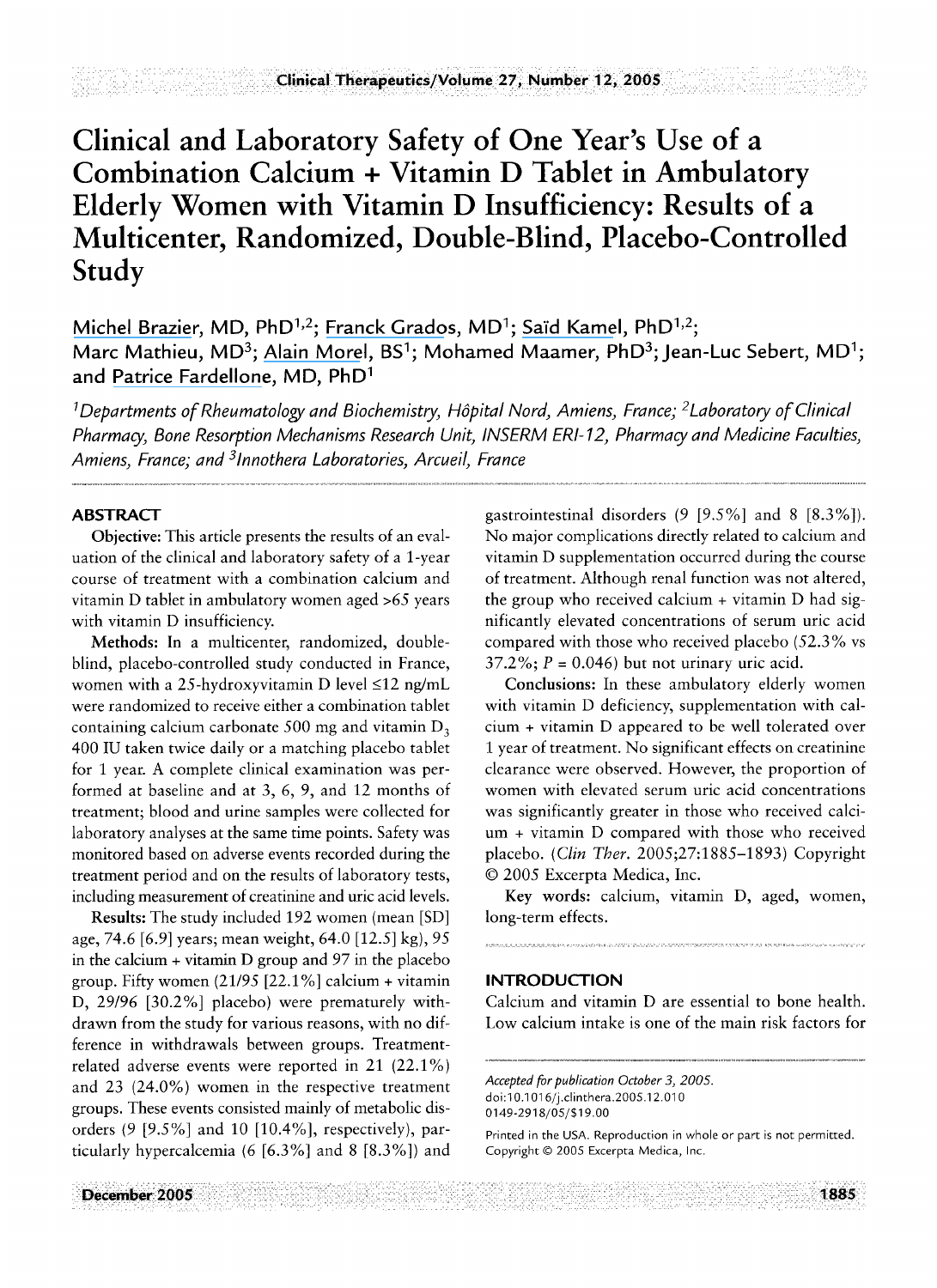$osteoporosis$ <sup>1</sup>, and a lack of vitamin D can result in osteomalacia.<sup>2</sup> As a result of reduced exposure to ultraviolet light (<2 hours/d) and/or inadequate dietary intake of vitamin D (<400 IU/d),  $\sim$ 50% of women aged  $>65$  years present with vitamin D insufficiency.<sup>3,4</sup> Osteoporosis and osteomalacia are associated with hip fracture, a major health problem among the elderly, particularly women. $5-7$ 

Long-term (1-3 years) supplementation with calcium and vitamin D delays the development of osteoporosis and prevents peripheral fractures in the elderly. 8-1° This antifracture effect is mediated mainly by an increase in bone mineral density<sup>11</sup> associated with a decrease in bone remodeling.<sup>12</sup> The prevalence of vitamin D insufficiency is well documented in France, as well as in countries at higher latitudes. 13,14 Linked to a lack of sun exposure, vitamin D insufficiency is common in elderly institutionalized patients but can begin earlier in adulthood, with a positive northward geographic gradient. 13,14 Despite the fact that regular calcium and vitamin D supplementation is common among both elderly and younger populations, a literature search identified few studies that focused on the long-term safety of such supplementation.<sup>15,16</sup> In the study by Honkanen et al,<sup>16</sup> administration of calcium *1.558* g/d and vitamin D 1800 IU/d for 11 weeks in 25 independently living and 30 institutionalized elderly women was associated with no adverse effects on safety indicators (serum calcium and creatinine).

This article assesses the clinical and laboratory safety of a 1-year course of treatment with a combination of calcium + vitamin D in ambulatory women aged >65 years with vitamin D insufficiency. Because of vitamin D's mechanism of action--strong urinary excretion of calcium and correction of secondary hyperparathyroidism--particular attention was paid to renal function.

# **PATIENTS AND METHODS Patients**

This study included community-dwelling ambulatory women aged >65 years who spontaneously consuited a practitioner and presented with vitamin D insufficiency (ie, serum 25-hydroxy vitamin D [25(OH)D]  $\leq$ 12 ng/mL). Exclusion criteria were hypercalcemia (serum calcium  $[sCa] > 2.62$  mmol/L), primary hyperparathyroidism, renal insufficiency (serum creatinine  $[sCr] > 130$  µmol/L), or hepatic insufficiency. In addition,

women who had received a bisphosphonate, calcitonin, vitamin D or its metabolites, estrogen, raloxifene, fluoride, anticonvulsives, or any other treatment acting on bone metabolism (eg, glucocorticoids) in the past 6 months were excluded from the study.

Each woman provided written informed consent before being included in the study. A local ethics committee approved the protocol, and the trial was conducted in accordance with the Declaration of Helsinki, the Huriet law, and good clinical practice guidelines.

## **Study Design**

This randomized, double-blind, placebo-controlled trial was conducted at 50 centers in 10 administrative regions throughout France. At each center, women were randomly allocated (4-block equilibrated randomization) to receive a single tablet\* containing elemental calcium (calcium carbonate 500 mg) + vitamin  $D_3$ (cholecalciferol 400 IU) or a placebo tablet twice daily for 1 year. The primary objective of the study was to assess the effects of treatment on bone mineral density and biochemical markers of bone formation and resorption. Its secondary objective was to evaluate the clinical and laboratory safety of treatment. This article presents the results of the safety evaluation.

Immediately before their inclusion in the study, participants' daily dietary calcium and vitamin D intakes were assessed using validated food-frequency questionnaires. 17,18 Treatment compliance was assessed at each visit based on counts of the number of tablets taken compared with the number that was to be taken.

## **Clinical Safety Assessment**

Clinical safety was evaluated in terms of spontaneously reported and observed adverse events. The investigators assessed the causal relationship between each adverse event and study treatment. Adverse events leading to premature discontinuation and serious adverse events were recorded, even if they were not considered possibly related to treatment. Hypercalcemia (sCa >2.7 mmol/L), hypercreatininemia (sCr >130 pmol/L), and calcic lithiasis were considered adverse events and constituted cause for withdrawal from the study. All adverse events occurring during treatment were required to be reported immediately to a central site.

<sup>\*</sup>Trademark: Ideos ® (Innothera Laboratories, Arcueil, France).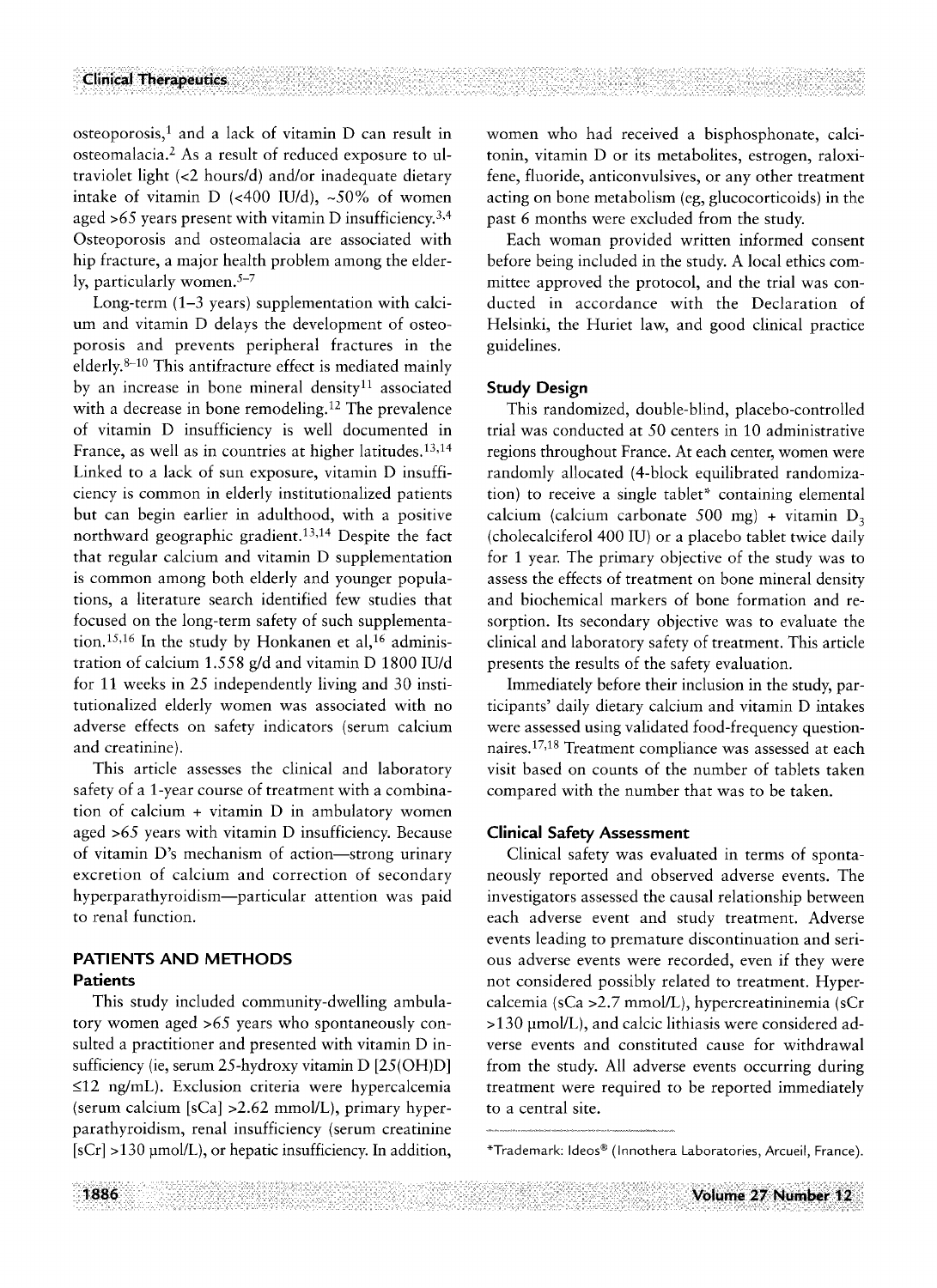A complete clinical examination (height, weight, vital signs) was performed at baseline and at 3, 6, 9, and 12 months of treatment. Blood pressure was measured using a sphygmomanometer on the dominant arm with the patient in a resting position. Grip strength in the dominant arm was measured using a dynamometer (Martin-Vigometer, Paris, France).

#### **Laboratory Safety Assessment**

The laboratory parameters focused on measures of renal function- $-$ sCr, urinary creatinine (uCr), serum uric acid (sUM, and urinary uric acid (uUA) levels. However, measures of calcium homeostasis were also assessed-serum  $25(OH)D$ , intact parathyroid hormone (i-PTH), sCa, and urinary calcium (uCa) levels.

Blood and urine samples were collected at baseline and after 3, 6, 9, and 12 months of treatment. Fasting blood samples were obtained by venipuncture. Serum was separated and frozen at  $-80^{\circ}$ C until assayed. The previous day's 24-hour urine samples were collected, frozen, and stored at -80°C until assayed.

Serum 25(OH)D was measured using a competitive protein-binding assay after ethanol extraction followed by chromatographic purification. 19 Serum i-PTH was measured using an immunoluminometric assay (Magic Lite intact PTH, Ciba-Corning, Cergy Pontoise, France). sCa, sCr, and sUA were measured by colorimetric methods using an automated system (Ektachem 500 autoanalyzer, Johnson & Johnson, Rochester, New York). sCa was expressed as  $mmol/L$  (1 mmol/L = 4 mg/dL). Interassay reproducibility, expressed as percent coefficient of variation, was 10.8% for 25(OH)D and <2% for the other parameters, uCa, uCr, and uUA were measured in 24-hour samples. Calcium excretion was expressed as the ratio of 24-hour uCa to uCr (uCa:uCr), and true creatinine clearance (CrC1) and uric acid clearance (UA C1) were calculated as 24-hour urinary flow  $\times$  serum/urine concentration. These assays were performed by colorimetric methods using an automated system (Ektachem 500 autoanalyzer). The interassay reproducibility, expressed as percent coefficient of variation, was <5%.

#### **Statistical Analysis**

Statistical analysis was carried out using SAS version 6.12 (SAS Institute Inc., Cary, North Carolina). The resuits are expressed as numbers and percentages for qualitative variables, and as mean (SD), median, first quartile, and third quartile for quantitative variables. Medians were preferred to means in the case of nonnormal distribution (all laboratory values were considered to have nonnormal distribution). Comparisons between groups were performed using parametric tests (Student t test and  $\chi^2$  test) and nonparametric tests (Wilcoxon signed-rank test and Wilcoxon rank sum test). The correlations between laboratory parameters were studied. Two-sided tests were performed with a type 1 error set at 5%. The study had 73% power to detect a significant difference in bone mineral density at L2-L4.

The reference values for calcium homeostasis (25[OH]D, i-PTH, sCa, and uCa) had been determined previously in a similar population (women aged  $>65$  years with vitamin D insufficiency),  $20,21$  and values outside the normal range were defined by the usual upper or lower thresholds of the laboratory. Threshold values were as follows:  $25(OH)D \le 12$  ng/mL; i-PTH  $>54$  pg/mL; sCa  $>2.62$  mmol/L; sUA  $>340$  umol/L;  $sCr > 130$  µmol/L; 24-hour uCa:uCr  $>6.25$  mmol/ 24 hours; uUA >3.5 mmol/L; CrC1 <80 mL/min; and UA Cl <6 mL/min or >9 mL/min.

## **RESULTS**

## **Patient Population**

Of the 360 women recruited, approximately half were excluded from the study, mainly because baseline  $25(OH)D$  levels were above the threshold of  $\leq 12$  ng/mL for hypovitaminosis D (Figure). The study included 192 women who met all inclusion criteria, 95 in the group that received calcium + vitamin D and 97 in the group that received placebo (Table I). Baseline characteristics were comparable in the 2 study groups. Vitamin D and calcium intakes were low in both groups, usually lower than the recommended daily intake (at least 200 IU/d and 1500 mg/d, respectively). Premature withdrawal occurred in 21 (22.1%) women who received calcium + vitamin D and 29  $(30.2\%)$  women who received placebo  $(n = 96$  in the placebo group, as 1 woman did not receive at least 1 dose), with no difference in withdrawals between groups. The withdrawals were mainly the result of adverse events or the patient's request.

Compliance at each visit ranged from a median of 93.0% to 94.0% in the calcium + vitamin D group and from 93.0% to 96.5% in the placebo group. Global compliance was 92.0% in the calcium + vitamin D group and 92.5% in the placebo group. No significant difference in compliance was observed between the 2 groups at any visit.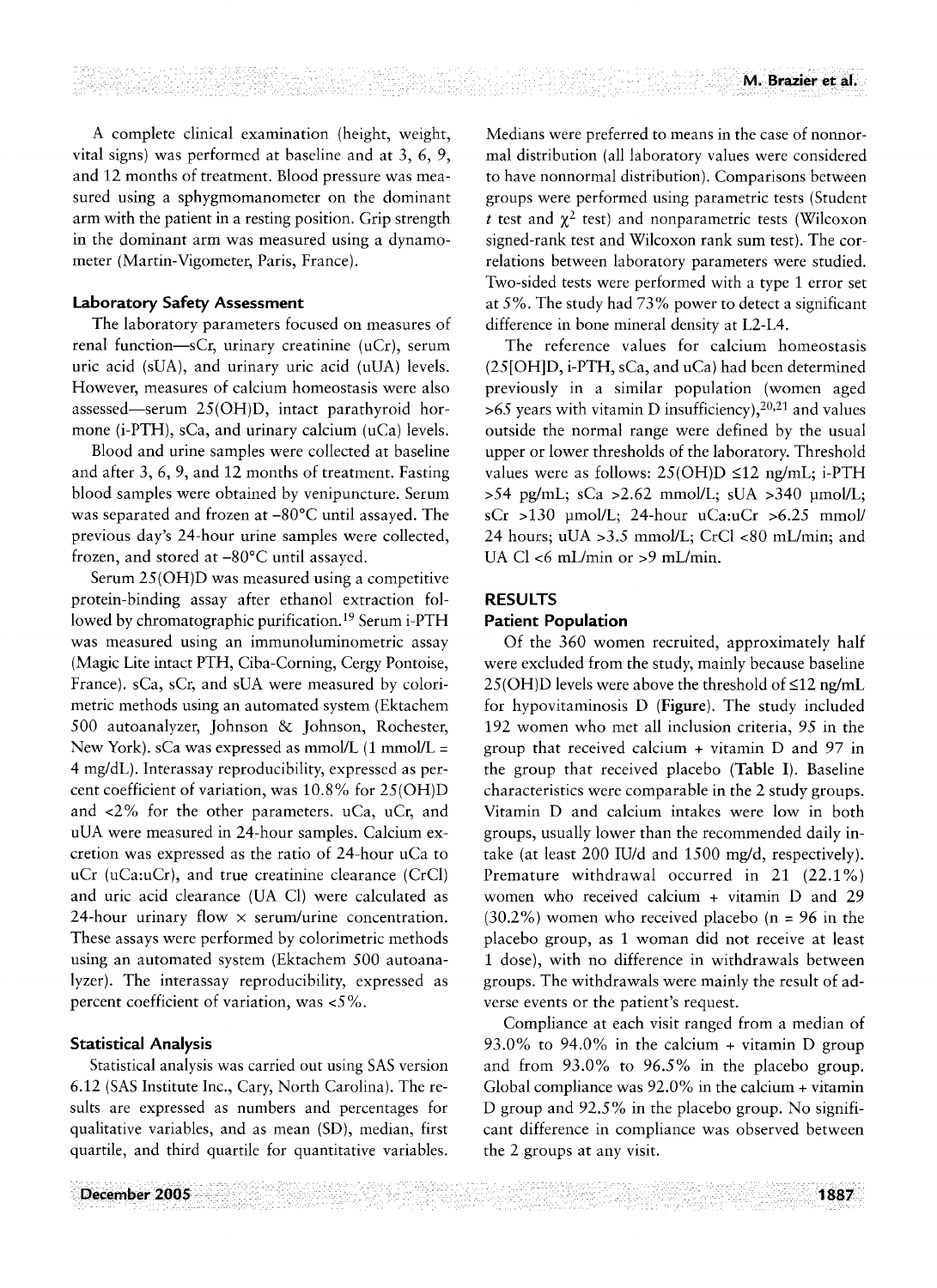

**Clinical Safety** 

The number of adverse events overall was 187 in the calcium + vitamin D group and 170 in the placebo group. There was no significant difference between groups in terms of the number of patients who experienced  $\geq 1$  adverse event (mean [SD], 69 [72.6%] calcium + vitamin D, 70 [72.9%] placebo),  $\geq 1$  serious adverse event (14 [14.7%] and 12 [12.5%], respectively),  $\geq 1$  adverse event leading to premature study discontinuation (15 [15.8%] and 17 [17.7%]), or  $\geq 1$ adverse event possibly related to study treatment (21  $[22.1\%]$  and 23  $[24.0\%]$ ) (Table II).

Adverse events leading to premature discontinuation mainly affected the gastrointestinal and cardiovascular systems (Figure). Gastrointestinal adverse events in the calcium + vitamin D group included 2 cases of dyspepsia and 1 of abdominal pain; in the placebo group, there were 2 cases of nausea, 2 of gastrointestinal bleeding, 1 of dyspepsia, and 1 of gastritis. Cardiovascular adverse events leading to premature discontinuation in the calcium + vitamin D group included 2 cases of myocardial infarction and 1 case of stroke; in the placebo group, there were 2 cases of pulmonary edema, 1 of auricular fibrillation, and I of stroke. Two women from the calcium + vitamin D group and none in the placebo group were withdrawn from the study because of hypercalcemia. Three deaths occurred in the calcium + vitamin D group: a 93-year-old woman died suddenly at home, and a 91-year-old woman with angina pectoris and a 71-year-old woman died of myocardial infarction. The latter patient had previously under-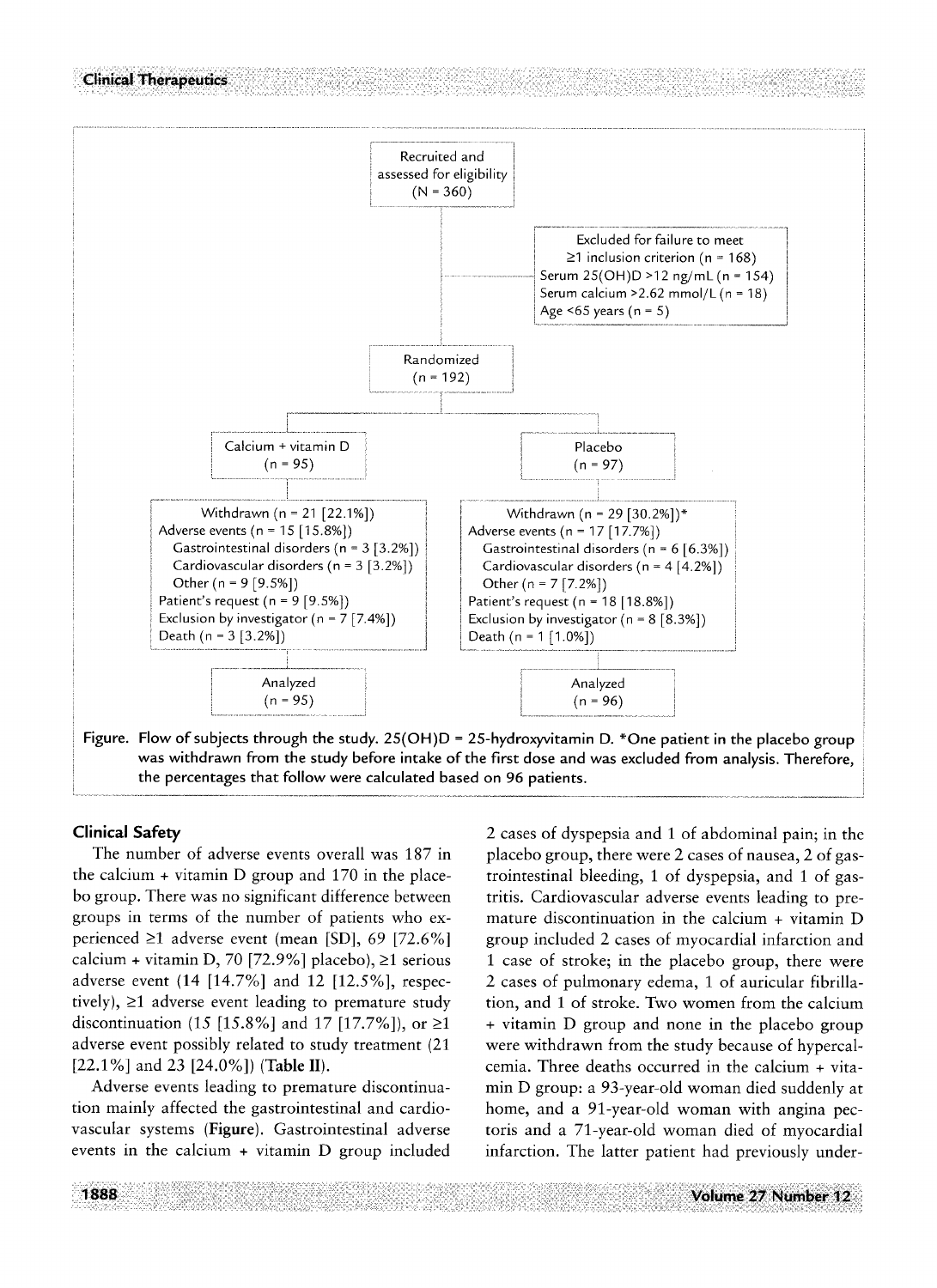| Characteristic                           | Calcium + Vitamin D<br>$(n = 95)$ | Placebo<br>$(n = 97)$ | Overall<br>$(N = 192)$ |
|------------------------------------------|-----------------------------------|-----------------------|------------------------|
| Age, y                                   | 74.2(6.4)                         | 75.0(7.3)             | 74.6(6.9)              |
| Weight, kg                               | 65.2 (12.4)                       | 62.8(12.6)            | 64.0 (12.5)            |
| Body mass index, $kg/m2$                 | 27.0(4.4)                         | 26.4(4.3)             | 26.7(4.3)              |
| Systolic blood pressure, mm Hg           | 138.5(11.3)                       | 138.0(13.8)           | 138.3 (12.6)           |
| Diastolic blood pressure, mm Hg          | 77.9(8.7)                         | 77.1(9.4)             | 77.5(9.1)              |
| Heart rate, beats/min                    | 72.4 (7.2)                        | 72.7(9.0)             | 72.6(8.2)              |
| Grip strength (dominant hand), kPa       | 63.6(16.2)                        | 62.3(17.2)            | 62.9(16.7)             |
| Dietary calcium intake, mg/d             | 751.7 (382.7)                     | 720.8 (337.1)         | 736.0 (369.6)          |
| Dietary vitamin D intake, IU/d           | 84.9 (74.3)                       | 83.9 (66.9)           | 84.4 (70.4)            |
| Bone mineral density at L2-L4,* $g/cm^2$ | 0.937(0.169)                      | 0.889(0.155)          | Not calculated         |
| Laboratory parameters <sup>†</sup>       |                                   |                       |                        |
| 25(OH)D, ng/mL                           | 7.3                               | 7.0                   | 7.0                    |
| i-PTH, pg/mL                             | 49                                | 49                    | 49                     |
| sCa, mmol/L                              | 2.17                              | 2.19                  | 2.18                   |
| sUA, µmol/L                              | 285                               | 280                   | 284                    |
| Creatinine, umol/L                       | 61                                | 64                    | 62                     |
| uCa, mmol/24 h                           | 2.47                              | 2.35                  | 2.42                   |
| uUA, mmol/24 h                           | 2.1                               | 1.7                   | 1.8                    |
| CrCl, mL/min                             | 65.9                              | 61.1                  | 62.1                   |

.<br>25(OH)D = 25-hydroxy vitamin D; i-PTH = intact parathyroid hormone; sCa = serum calcium; sUA = serum uric acid; uCa = uri- │ nary calcium; uUA = urinary uric acid; CrCl = creatinine clearance.

\*Numbers of patients in the respective treatment groups were 78 and 78 For this parameter. !

<sup>†</sup>Numbers of patients in the respective treatment groups were 92 and 85 for these parameters.

gone gastrectomy for gastric neoplasia and had been hospitalized for severe psychiatric and gastric problems probably resulting from cerebral metastasis. In the placebo group, a 91-year-old woman with angina pectoris presented with fatal acute pulmonary edema. All of these events were considered unrelated to treatment. In both groups, adverse events possibly related to study treatment were mainly metabolic and nutritional disorders (notably, hypercalcemia) or gastrointestinal disorders of mild or moderate intensity.

No clinically significant changes in weight, blood pressure, heart rate, or grip strength were observed during the study. No major complications directly related to calcium ÷ vitamin D supplementation occurred during the course of treatment.

#### **Laboratory Safety**

Laboratory values at the end of treatment are presented in Table III. With regard to calcium homeostasis, after 1 year of treatment, >90% of women in the calcium + vitamin D group had  $25(OH)D$ levels above the threshold for hypovitaminosis D. Approximately 20% had high rates of uCa excretion, with a 24-hour uCa:uCr above the threshold value. The 24-hour uCa:uCr ratio was significantly higher in the calcium + vitamin D group compared with the placebo group (3.97 vs 2.35, respectively;  $P < 0.001$ ) and serum i-PTH was significantly lower  $(31.0 \text{ vs } 38.5 \text{ pg/mL}; P < 0.001)$ . Moreover, the median i-PTH value was within the normal range  $(31 \text{ pg/mL})$  in the calcium + vitamin D group. These changes in calcium homeostasis had no effect on cal-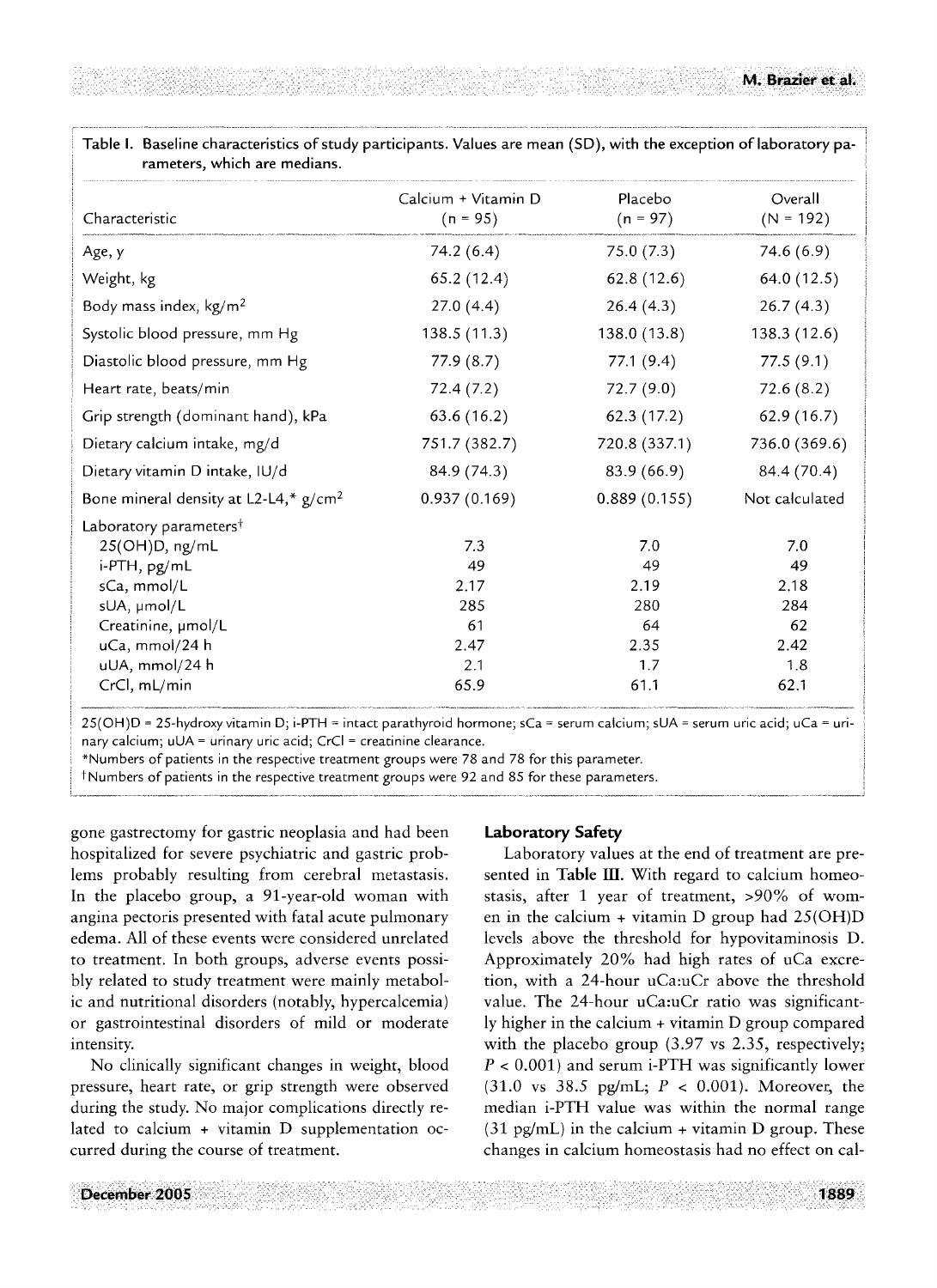| Table II. Number (%) of women with $\geq 1$ adverse event during the study. |                                   |                        |                            |
|-----------------------------------------------------------------------------|-----------------------------------|------------------------|----------------------------|
| Category                                                                    | Calcium + Vitamin D<br>$(n = 95)$ | Placebo<br>$(n = 96*)$ | $\overline{P}$             |
| No. of women with $\geq 1$ adverse event                                    | 69 (72.6)                         | 70 (72.9)              | 1.00                       |
| Specific adverse events, by body system                                     |                                   |                        |                            |
| Osteomuscular                                                               | 32(33.7)                          | 24(25.0)               | 0.21                       |
| Gastrointestinal                                                            | 22(23.2)                          | 21(21.9)               | 0.86                       |
| Metabolic and nutritional                                                   | 16(16.8)                          | 18(18.8)               | 0.85                       |
| Hypercalcemia                                                               | 7(7.4)                            | 11(11.5)               |                            |
| Serious adverse events, by body system                                      | 14 (14.7)                         | 12(12.5)               | 0.68                       |
| Cardiovascular                                                              | 6(6.3)                            | 5(5.2)                 | $0.62 - 1.00$ <sup>†</sup> |
| Osteomuscular                                                               | 5(5.3)                            | 2(2.1)                 | 0.27                       |
| Nervous                                                                     | 1(1.1)                            | 2(2.1)                 | 1.00                       |
| Gastrointestinal                                                            | 1(1.1)                            | 2(2.1)                 | 1.00                       |
| Body as a whole                                                             | 1(1.1)                            | 1(1.1)                 | 1.00                       |
| Other <sup>†</sup>                                                          | 2(2.1)                            | 3(3.2)                 | $0.50 - 1.00$ <sup>†</sup> |
| Adverse events judged possibly treatment related                            | 21(22.1)                          | 23(24.0)               | 0.86                       |
| Metabolic and nutritional                                                   | 9(9.5)                            | 10(10.4)               | 1.00                       |
| Hypercalcemia                                                               | 6(6.3)                            | 8(8.3)                 |                            |
| Gastrointestinal                                                            | 9(9.5)                            | 8(8.3)                 | 0.81                       |

\*One subject was withdrawn from the study before receiving the first dose of study medication and was excluded from analysis. <sup>†</sup>Statistical analyses ( $\chi^2$  test) were performed separately for general cardiovascular, cardiac, and vascular disorders. For the "other" category, statistical analyses were performed by body system.

\*The other serious adverse events were malaria, infection, uterovaginal prolapse, and hemorrhage.

cemia, which did not differ between the 2 groups (2.29 and 2.19 mmol/L).

With regard to renal function, there was no significant difference in uUA between the calcium + vitamin D group and the placebo group (1.9 mmol/24 hours in both groups). A significantly greater number of patients in the calcium + vitamin D group had sUA levels above the normal threshold (52.3% calcium + vitamin D vs  $37.2\%$  placebo;  $P = 0.046$ ), but without any changes in UA C1. There were no significant changes in creatinine metabolism.

The relationships between baseline laboratory values for the overall study population and on-treatment values for the calcium  $+$  vitamin D group (all study data pooled) were analyzed. The baseline values illustrated the known positive correlation between 25(OH)D and 24-hour uCa:uCr  $(r = 0.19; P < 0.001)$ and the negative correlation between i-PTH and both the 24-hour uCa:uCr  $(r = -0.13; P = 0.016)$  and 25(OH)D ( $r = -0.24$ ;  $P < 0.001$ ). Moreover, sUA was strongly correlated with the calcium homeostasis parameters 25[OH]D, i-PTH, and 24-hour uCa:uCr  $(25[OH]D: r = 0.2, P = 0.005; i-PTH: r = 0.2, P = 0.004;$ 24-hour uCa:uCr:  $r = -0.25$ ,  $P < 0.001$ ), particularly with the latter. Similar results were reported for UA C1  $(25[OH]D: r = 0.24, P < 0.004; i-PTH: r = -0.02, P =$ 0.006; 24-hour uCa:uCr:  $r = 0.5$ ,  $P < 0.001$ ), whereas uUA was correlated only with  $25(OH)D$  ( $r = 0.3$ ,  $P =$ 0.007) and 24-hour uCa:uCr  $(r = 0.49, P < 0.001)$ . CrCl was correlated only with 24-hour uCa:uCr  $(r =$ 0.55,  $P < 0.001$ ). After 1 year of treatment with calcium + vitamin D, only 24-hour uCa:uCr was correlated with uric acid parameters (sUA:  $r = -0.16$ ,  $P = 0.007$ ; uUA:  $r = 0.54$ ,  $P < 0.001$ ; UA Cl:  $r = 0.56$ ,  $P < 0.001$ ).

#### **DISCUSSION**

In this 1-year, double-blind, prospective study in a large population of ambulatory elderly women with vitamin D insufficiency and normal renal function, combined calcium and vitamin D treatment was well tolerated. It is well known that long-term oral administration of appropriate doses of this combination can simultaneously produce marked increases in 25(OH)D and uCa levels and a decrease in i-PTH levels, reflect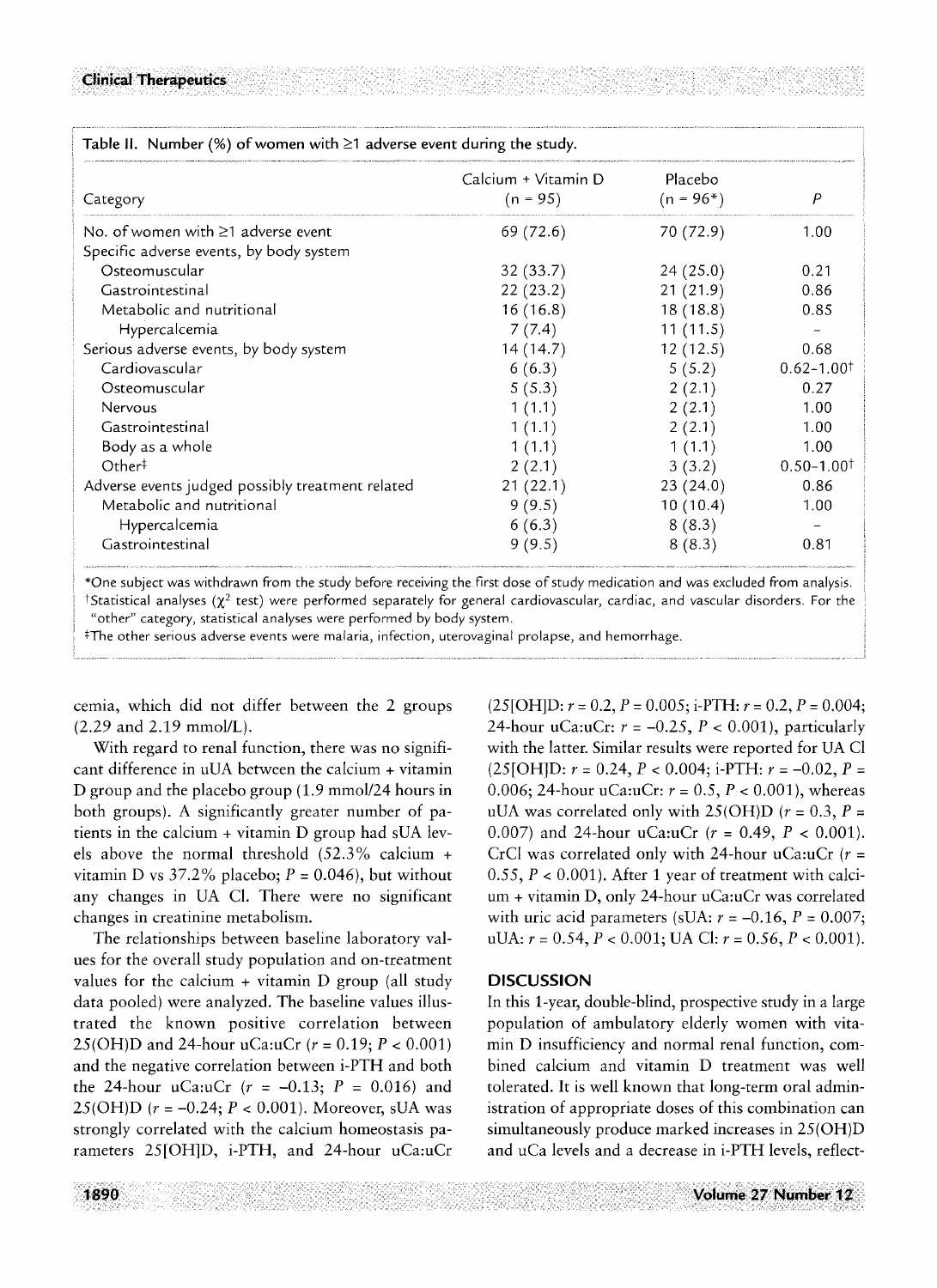Table III. Laboratory values after 12 months of treatment with a combination calcium and vitamin D tablet or placebo.

|                         | Calcium + Vitamin D<br>$(n = 95)$ |      |                |                                              | Placebo<br>$(n = 96*)$ |      |             |                                              |         |                             |
|-------------------------|-----------------------------------|------|----------------|----------------------------------------------|------------------------|------|-------------|----------------------------------------------|---------|-----------------------------|
|                         |                                   |      |                | Values Outside<br>Normal Range, <sup>†</sup> |                        |      |             | Values Outside<br>Normal Range, <sup>†</sup> | P       |                             |
| Parameter               | Median                            | Q1   | Q <sub>3</sub> | no. $(\%)^{\dagger}$                         | Median                 | Q1   | Q3          | no. $(%)^{\ddagger}$                         |         | <i>t</i> Test $\chi^2$ Test |
| 25(OH)D, ng/mL          | 28.75                             |      | 23.25 35.75    | 8(9.4)                                       | 10.75                  | 8.00 | 14.0        | 58 (69.9)                                    | < 0.001 | 0.001                       |
| i-PTH, pg/mL            | 31.0                              | 23.0 | 40.0           | 20(22.7)                                     | 38.5                   | 26.0 | 61.0        | 40(46.5)                                     | < 0.001 | 0.001                       |
| sCa, mmol/L             | 2.29                              | 2.19 | 2.39           | 7(7.9)                                       | 2.27                   | 2.19 | 2.42        | 12(13.9)                                     | 0.805   | 0.205                       |
| sUA, µmol/L             | 316.5                             |      | 237.5 362.0    | 46(52.3)                                     | 291.0                  |      | 229.0 364.0 | 32 (37.2)                                    | 0.603   | 0.046                       |
| Creatinine, $\mu$ mol/L | 64.0                              | 57.0 | 59.5           | 17(19.3)                                     | 64.5                   | 55.0 | 72.0        | 20(23.3)                                     | 0.851   | 0.526                       |
| 24-Hour uCa:uCr         | 3.97                              | 2.23 | 5.67           | 32(37.2)                                     | 2.35                   | 1.36 | 3.52        | 8(9.4)                                       | 0.001   | 0.001                       |
| uUA, mmol/24 h          | 1.9                               | 1.4  | 2.3            | 10(11.6)                                     | 1.9                    | 1.5  | 2.4         | 3(3.5)                                       | 0.870   | 0.080                       |
| CrCl, mL/min            | 68.3                              | 49.2 | 85.7           | 42 (48.8)                                    | 60.4                   | 45.4 | 81.9        | 48 (56.5)                                    | 0.305   | 0.317                       |
| UA CI, mL/min           | 4.3                               | 3.2  | 6.0            | 82 (95.3)                                    | 4.6                    | 3.0  | 6.7         | 84 (98.8)                                    | 0.157   | 0.367                       |
|                         |                                   |      |                |                                              |                        |      |             |                                              |         |                             |

Q1 = lower quartile; Q3 = higher quartile; 25(OH)D = 25-hydroxy vitamin D; i-PTH = intact parathyroid hormone; sCa = serum  $\parallel$ calcium; sUA = serum uric acid; uCa:uCr = urinary calcium:urinary creatinine ratio; uUA = urinary uric acid; CrCl = creatinine clearance; UA CI = uric acid clearance.

\*One subject was withdrawn from the study before receiving the first dose of study medication and was excluded from analysis. †Threshold values were as follows: 25(OH)D ≤12 ng/mL; i-PTH >54 pg/mL; sCa >2.62 mmol/L; sUA >340 μmol/L; creatinine >130 pmol/L; 24-hour uCa:uCr >6.25 mmol/24h; uUA >3.5 mmol/L; CrCl <80 mL/min; UA Cl <6 mL/min or >9 mL/min. Percentages were calculated based on available data.

q-he number of patients assessed for each parameter ranged from 83 to 89 in the calcium + vitamin D group and from 83 to 86 in the placebo group.

ing normalization of secondary hyperparathyroid $ism<sup>22,23</sup>$  and leading to a reduction in bone remodeling. 21,22 These changes are associated with an increase in bone mineral density, reducing the risk of peripheral fracture in the elderly,  $9,10$  particularly in women.<sup>24</sup>

Vitamin D insufficiency in the elderly has been reported in France and in countries at higher latitudes.<sup>13,14</sup> This insufficiency is common in elderly people living in institutions or at home, both due to less skin production of vitamin D during the winter months<sup>25</sup> and because dietary intake of vitamin D may be too low. 18 Dietary calcium intake also may be insufficient in the elderly.<sup>21</sup> This is the rationale for treatments combining calcium and vitamin  $D<sup>21</sup>$  Although use of such supplementation is common, the safety of long-term oral administration of calcium and vitamin D in the elderly had not been fully examined.

At baseline, the study population had lower-thannormal vitamin D and calcium intake based on standard recommendations. 26 The study used the recommended daily dose of the combination calcium + vitamin D tablet for the elderly.<sup>26</sup> Doses of calcium 1 g/d and vitamin D 400 IU/d have been shown to prevent hip fracture,  $27$  and a calcium dose of 1.6 g/d has been shown to improve bone mineral density and bone biomarkers.<sup>28</sup> The main trials concerning the effects on bone of long-term supplementation with calcium + vitamin D in the elderly, which used identical doses to those in the present study, did not focus on safety. $9,10$ 

The incidence of withdrawals due to adverse events was high in both groups (21.1% and 29.9% in the calcium + vitamin D and placebo groups, respectively), although the number of adverse events was fairly low. Clinical adverse events were mainly gastrointestinal, osteomuscular, metabolic, or cardiovascular, oc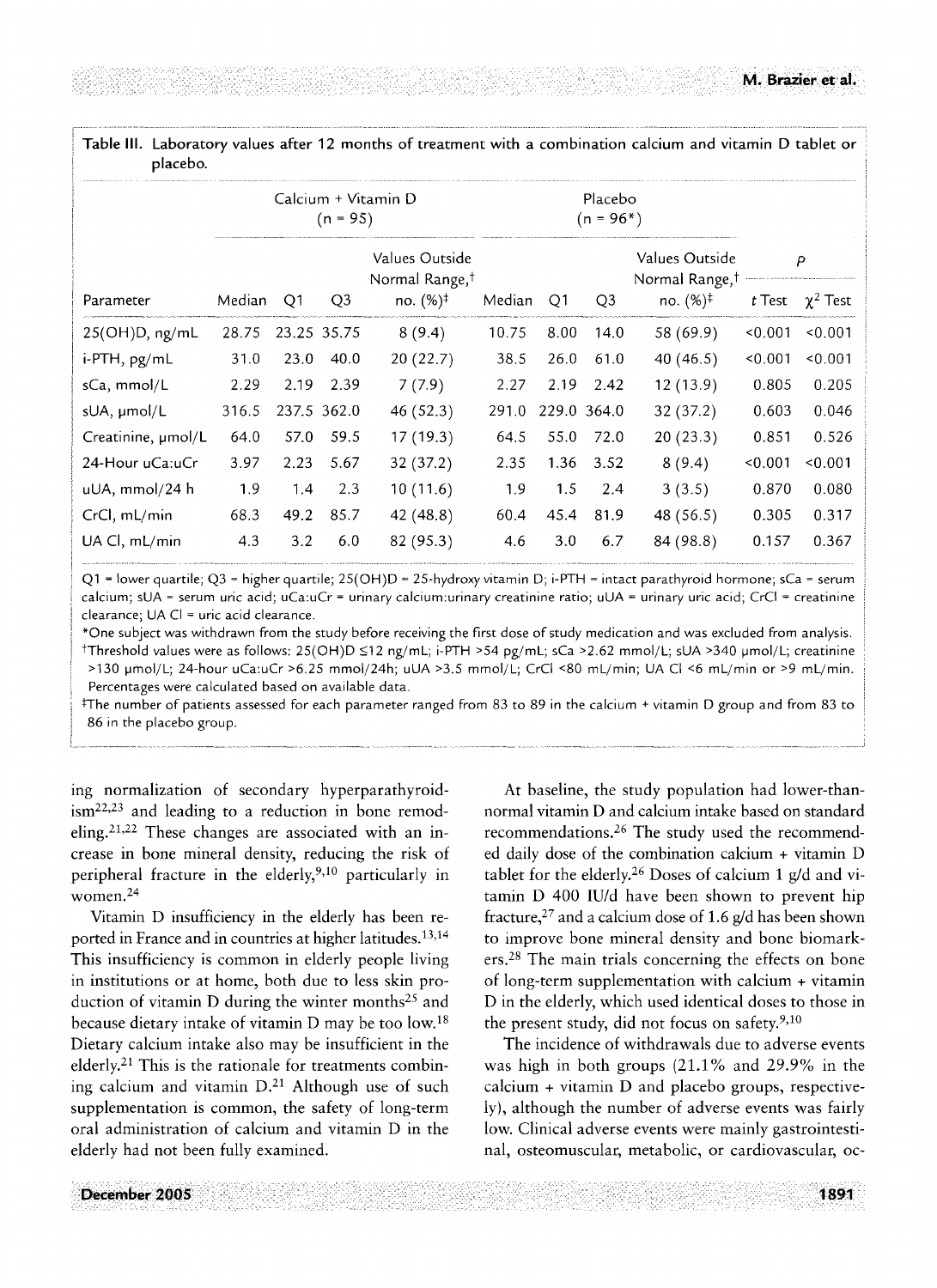curring with a similar incidence in both groups. Three deaths occurred in the calcium + vitamin D group and 1 in the placebo group, none of them considered possibly related to study treatment.

In terms of changes in laboratory parameters, no significant difference in sCa was observed between the 2 groups. There were several cases of hypercalcemia, with no statistical difference between groups. Two women in the calcium + vitamin D group were withdrawn from the study due to hypercalcemia. It has been reported that calcium therapy may cause hypercalcemia in those with conditions such as chronic renal disease29; women with chronic renal failure, however, were excluded from this study. Moreover, vitamin D is potentially toxic: hypercalciuria, hypercalcemia, and an increase in creatinine levels have been reported with vitamin D therapy at doses 20 to 30 times physiologic levels. 3° Vitamin D at a dosage of 2000 IU/d for 6 months produced hypercalcemia in an elderly population, 31 and dosages <2000 IU/d may also cause hypercalcemia in these patients, suggesting an increased susceptibility to the action of vitamin  $D<sup>30</sup>$ 

Given the potential renal toxicity of calcium + vitamin D therapy, this study focused on measures of renal function, particularly uric acid metabolism. At baseline, a significant correlation was found between uCa on the one hand and sUA, uUA, UA C1, and CrC1 on the other (all,  $P < 0.001$ ). After 1 year of treatment, this relationship persisted only for parameters of uric acid metabolism. Such a relationship has been reported in patients with primary hyperparathyroidism, with a positive correlation between 24-hour uCa:uCr and 24-hour uUA:uCr, suggesting a possible relationship between the metabolism of calcium and uric acid.<sup>32</sup> Moreover, a positive correlation has been found between serum levels of 1.25(OH)2D, the active metabolite of vitamin D, and uUA and uCa in patients who form calcium stones.<sup>33</sup> Therefore, the fact that significantly more women in the calcium + vitamin D group than in the placebo group had elevations in sUA ( $P = 0.046$ ) in the present study must be taken into consideration. However, long-term administration of calcium + vitamin D did not lead to any significant change in creatinine levels. It may be necessary to monitor levels of sUA during long-term supplementation with calcium + vitamin D.

#### **CONCLUSIONS**

In these ambulatory elderly women with vitamin D deficiency, supplementation with calcium + vitamin D

appeared to be well tolerated over 1 year of treatment. No significant effects on CrC1 were observed. However, the proportion of women with elevated sUA concentrations was significantly greater in those who received calcium + vitamin D compared with those who received placebo.

### **ACKNOWLEDGM ENTS**

This study was supported by Innothera Laboratories, Arcueil, France.

The authors thank Fabienne Peretz for assistance with the writing of this article and the PREDOS Association, Amiens, France, particularly Fabienne Hervy, for technical assistance.

#### **REFERENCES**

- 1. Omdahl JL, Garry PJ, Hunsaker LA, et al. Nutritional status in a healthy elderly population: Vitamin D. *AmJ Clin Nutr.* 1982;36:1225-1233.
- 2. Nordin BE, Heyburn PJ, Peacock M, et al. Osteoporosis and osteomalacia. *Clin Endocrinol Metab.* 1980,9:177-205.
- 3. Gloth FM III, Tobin JD. Vitamin D deficiency in older peo*ple.JAm Geriatr Soc.* 1995;43:822-828.
- 4. Prince RL, Dick I, Devine A, et al. The effects of menopause and age on calcitropic hormones: A cross-sectional study of 655 healthy women aged 35 to 90.J *Bone Miner Res.* 1995;10:835-842.
- 5. Aaron JE, Gallagher JC, Anderson J, et al. Frequency of osteomalacia and osteoporosis in fractures of the proximal femur. *Lancet. 1974;1:229-233.*
- 6. Greenspan *SL,* Maitland LA, Myers ER, et al. Femoral bone loss progresses with age: A longitudinal study in women *over* age *65. J Bane Miner Res. 1994;9:1959-1965.*
- 7. Ensrud KE, Palermo L, Black DM, et al. Hip and calcaneal bone loss increase with advancing age: Longitudinal results from the study of osteoporotic fractures. *J Bone Miner Res.* 1995;10:1778-1787.
- 8. [Riis B, Thomsen K, Christiansen C. Does calcium supple](https://www.researchgate.net/publication/19620591_Does_Calcium_Supplementation_Prevent_Postmenopausal_Bone_Loss?el=1_x_8&enrichId=rgreq-75a2079b65c7d7f54ef4cad57b896970-XXX&enrichSource=Y292ZXJQYWdlOzcyNzExMzM7QVM6MjA5NDA4NzQ0MjY3NzkxQDE0MjY5MzgzNDM5NDY=)[mentation prevent postmenopausal bone loss? A double](https://www.researchgate.net/publication/19620591_Does_Calcium_Supplementation_Prevent_Postmenopausal_Bone_Loss?el=1_x_8&enrichId=rgreq-75a2079b65c7d7f54ef4cad57b896970-XXX&enrichSource=Y292ZXJQYWdlOzcyNzExMzM7QVM6MjA5NDA4NzQ0MjY3NzkxQDE0MjY5MzgzNDM5NDY=)[blind, controlled clinical study.](https://www.researchgate.net/publication/19620591_Does_Calcium_Supplementation_Prevent_Postmenopausal_Bone_Loss?el=1_x_8&enrichId=rgreq-75a2079b65c7d7f54ef4cad57b896970-XXX&enrichSource=Y292ZXJQYWdlOzcyNzExMzM7QVM6MjA5NDA4NzQ0MjY3NzkxQDE0MjY5MzgzNDM5NDY=) *N EnglJ Med.* 1987;316: [1 73-177.](https://www.researchgate.net/publication/19620591_Does_Calcium_Supplementation_Prevent_Postmenopausal_Bone_Loss?el=1_x_8&enrichId=rgreq-75a2079b65c7d7f54ef4cad57b896970-XXX&enrichSource=Y292ZXJQYWdlOzcyNzExMzM7QVM6MjA5NDA4NzQ0MjY3NzkxQDE0MjY5MzgzNDM5NDY=)
- 9. [Chapuy MC, Chapuy P, Meunier PJ. Calcium and vitamin](https://www.researchgate.net/publication/19663466_Calcium_and_vitamin_D_supplements_Effects_on_calcium_metabolism_in_elderly_people?el=1_x_8&enrichId=rgreq-75a2079b65c7d7f54ef4cad57b896970-XXX&enrichSource=Y292ZXJQYWdlOzcyNzExMzM7QVM6MjA5NDA4NzQ0MjY3NzkxQDE0MjY5MzgzNDM5NDY=)  [D supplements: Effects on calcium metabolism in elderly](https://www.researchgate.net/publication/19663466_Calcium_and_vitamin_D_supplements_Effects_on_calcium_metabolism_in_elderly_people?el=1_x_8&enrichId=rgreq-75a2079b65c7d7f54ef4cad57b896970-XXX&enrichSource=Y292ZXJQYWdlOzcyNzExMzM7QVM6MjA5NDA4NzQ0MjY3NzkxQDE0MjY5MzgzNDM5NDY=) people. *AmJ Clin Nutr.* [1987;46:324-328.](https://www.researchgate.net/publication/19663466_Calcium_and_vitamin_D_supplements_Effects_on_calcium_metabolism_in_elderly_people?el=1_x_8&enrichId=rgreq-75a2079b65c7d7f54ef4cad57b896970-XXX&enrichSource=Y292ZXJQYWdlOzcyNzExMzM7QVM6MjA5NDA4NzQ0MjY3NzkxQDE0MjY5MzgzNDM5NDY=)
- 10. [Dawson-Hughes B, Harris SS, Krall EA, Dallal GE. Effect](https://www.researchgate.net/publication/13943048_Effect_of_Calcium_and_Vitamin_D_Supplementation_on_Bone_Density_in_Men_and_Women_65_Years_of_Age_or_Older?el=1_x_8&enrichId=rgreq-75a2079b65c7d7f54ef4cad57b896970-XXX&enrichSource=Y292ZXJQYWdlOzcyNzExMzM7QVM6MjA5NDA4NzQ0MjY3NzkxQDE0MjY5MzgzNDM5NDY=) [of calcium and vitamin D supplementation on bone den](https://www.researchgate.net/publication/13943048_Effect_of_Calcium_and_Vitamin_D_Supplementation_on_Bone_Density_in_Men_and_Women_65_Years_of_Age_or_Older?el=1_x_8&enrichId=rgreq-75a2079b65c7d7f54ef4cad57b896970-XXX&enrichSource=Y292ZXJQYWdlOzcyNzExMzM7QVM6MjA5NDA4NzQ0MjY3NzkxQDE0MjY5MzgzNDM5NDY=)[sity in men and women 65 years of age or older.](https://www.researchgate.net/publication/13943048_Effect_of_Calcium_and_Vitamin_D_Supplementation_on_Bone_Density_in_Men_and_Women_65_Years_of_Age_or_Older?el=1_x_8&enrichId=rgreq-75a2079b65c7d7f54ef4cad57b896970-XXX&enrichSource=Y292ZXJQYWdlOzcyNzExMzM7QVM6MjA5NDA4NzQ0MjY3NzkxQDE0MjY5MzgzNDM5NDY=) *N Engl J Med.* [1997;337:670-676.](https://www.researchgate.net/publication/13943048_Effect_of_Calcium_and_Vitamin_D_Supplementation_on_Bone_Density_in_Men_and_Women_65_Years_of_Age_or_Older?el=1_x_8&enrichId=rgreq-75a2079b65c7d7f54ef4cad57b896970-XXX&enrichSource=Y292ZXJQYWdlOzcyNzExMzM7QVM6MjA5NDA4NzQ0MjY3NzkxQDE0MjY5MzgzNDM5NDY=)
- 11. [Christiansen C, Christensen MS, McNair P, et al.](https://www.researchgate.net/publication/16939929_Prevention_of_early_post-menopausal_bone_mineral_loss_Controlled_2-year_study_of_315_women?el=1_x_8&enrichId=rgreq-75a2079b65c7d7f54ef4cad57b896970-XXX&enrichSource=Y292ZXJQYWdlOzcyNzExMzM7QVM6MjA5NDA4NzQ0MjY3NzkxQDE0MjY5MzgzNDM5NDY=) [Prevention of early postmenopausal bone loss: Controlled](https://www.researchgate.net/publication/16939929_Prevention_of_early_post-menopausal_bone_mineral_loss_Controlled_2-year_study_of_315_women?el=1_x_8&enrichId=rgreq-75a2079b65c7d7f54ef4cad57b896970-XXX&enrichSource=Y292ZXJQYWdlOzcyNzExMzM7QVM6MjA5NDA4NzQ0MjY3NzkxQDE0MjY5MzgzNDM5NDY=) [2-year study in 315 normal females.](https://www.researchgate.net/publication/16939929_Prevention_of_early_post-menopausal_bone_mineral_loss_Controlled_2-year_study_of_315_women?el=1_x_8&enrichId=rgreq-75a2079b65c7d7f54ef4cad57b896970-XXX&enrichSource=Y292ZXJQYWdlOzcyNzExMzM7QVM6MjA5NDA4NzQ0MjY3NzkxQDE0MjY5MzgzNDM5NDY=) *EurJ Clin Invest.* 1980; [10:273-279.](https://www.researchgate.net/publication/16939929_Prevention_of_early_post-menopausal_bone_mineral_loss_Controlled_2-year_study_of_315_women?el=1_x_8&enrichId=rgreq-75a2079b65c7d7f54ef4cad57b896970-XXX&enrichSource=Y292ZXJQYWdlOzcyNzExMzM7QVM6MjA5NDA4NzQ0MjY3NzkxQDE0MjY5MzgzNDM5NDY=)